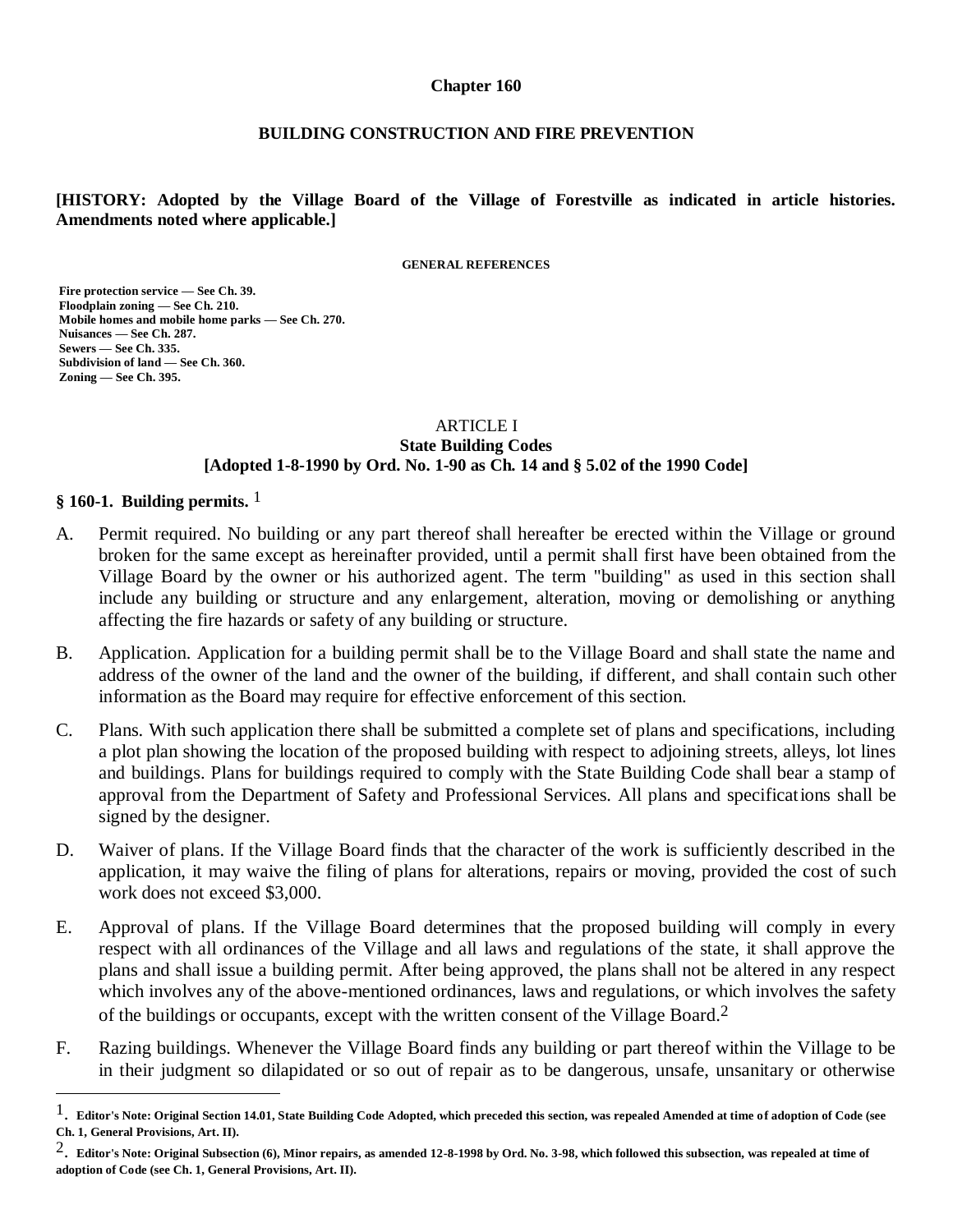unfit for human habitation or use and so that it would be unreasonable to repair the same, it shall order the owner to raze and remove such building or part thereof, or if it can be made safe by repairs, to repair and make safe and sanitary or to raze and remove at the owner's option. Such order and proceedings shall be as provided in § 66.0413, Wis. Stats.

- G. Permit lapses. A building permit shall lapse and be void unless operations under the permit are commenced within six months from the date of issuance.
- H. Revocation. If the Village Board shall find at any time that the above-mentioned ordinances, laws, regulations, plans and specifications are not being complied with and that the holder of the permit refuses to conform after a written warning or instruction has been issued to him, the Village Board shall revoke the building permit by written notice posted at the site of the work. When any such permit is revoked, no person shall do any further work thereunder until the permit is reissued, excepting such work as the Board may order to be done as a condition precedent to the reissuance of the permit or as they may require for the preservation of human life and safety of property.
- I. Report of violations. Any resident may report at once to the Village Board any building or remodeling work which is being carried on without a permit as required by this section.<sup>3</sup>
- J. Fees. The fees for building permits for new buildings and the fees for building permits for repairs, additions or alterations and the minimum fee for a building permit shall be determined by the Village Board. [Amended 12-8-1998 by Ord. No. 3-984]
- K. Records. The Village Clerk shall keep a record of all permits, fees and inspections and shall make an annual report thereof to the Village Board.

# **§ 160-2. Fire protection.**

- A. State code adopted. The provisions of Ch. SPS 365, Wis. Adm. Code, are hereby adopted and incorporated by reference as if fully set forth herein.
- B. Enforcement. The Village Building Inspector and any employees of the Fire Department under contract with the Village pursuant to Chapter 39, Fire Protection Service, may enforce Subsection A of this section according to the procedure of § 287-8, Abatement of public nuisances, of this Code.

# **§ 160-3. Plumbing Code.**

Chapters SPS 381 through 387, Wis. Adm. Code and Ch. 145, Wis. Stats., are hereby adopted by reference and made a part of this chapter as if fully set forth herein.

# **§ 160-4. Electrical Code.**

The State Electrical Code, Volume 2, is hereby adopted by reference and made a part of this section as if fully set forth herein.

# **§ 160-5. Heating, Ventilating and Air Conditioning Code.**

Chapter SPS 364, Wis. Adm. Code, is hereby adopted by reference and made a part of this section as if fully set forth herein.

# **§ 160-6. Standard Gas Code.**

 $\overline{a}$ 

A. Sale of gas appliances. The following provisions shall regulate the sale of gas appliances:

<sup>3</sup>. **Editor's Note: Amended at time of adoption of Code (see Ch. 1, General Provisions, Art. II).** 

<sup>4</sup>. **Editor's Note: Amended at time of adoption of Code (see Ch. 1, General Provisions, Art. II).**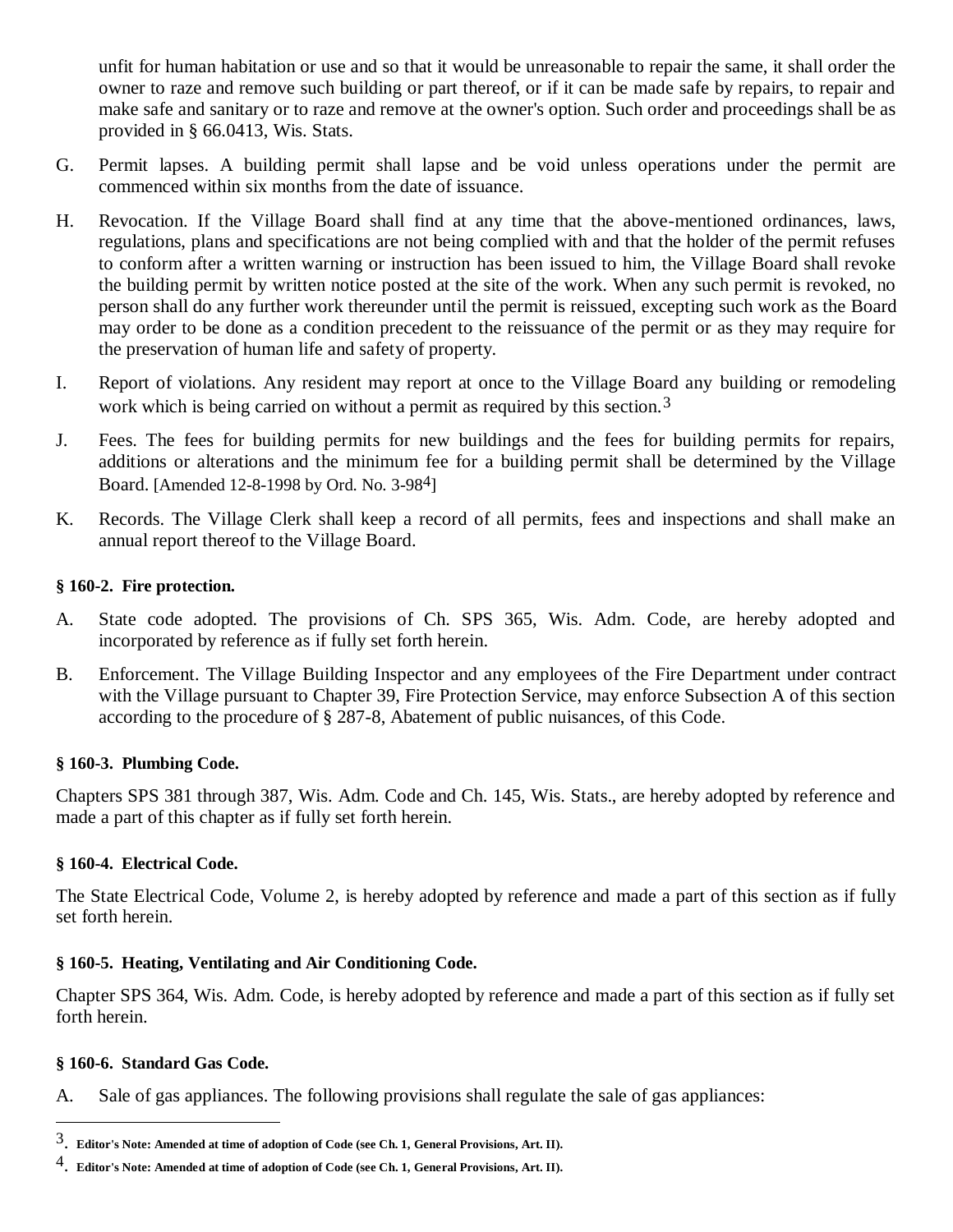- (1) All gas appliances, equipment and accessories hereafter installed, sold or offered for sale shall conform to reasonable standards of safety.
- (2) The presence on a gas appliance or accessory of a safety seal or label of a nationally recognized testing agency or a certificate or letter of approval from such agency or the inclusions of an appliance or accessory in an approved listing by such agency shall be prima facie evidence that such appliance or accessory conforms to reasonable standards of safety. Such nationally recognized testing agency shall be one qualified and equipped to perform and one that does perform periodic inspections of current models of gas appliances and accessories.
- B. Installation of appliances. The following provisions shall regulate the installation of appliances:
	- (1) All gas appliances, equipment, accessories and piping systems shall be installed to conform to reasonable standards of safety.
	- (2) Installation of appliances, equipment, accessories and piping that complies with the standards recommended by the American National Standards Institute in its manual entitled "National Fuel Gas Code, Z223.1-1974," or subsequent revision thereof, shall be considered prima facie as conforming to reasonable standards of safety.
	- (3) No person, excepting an authorized agent or employee of the gas supplier, shall turn on or reconnect gas service in or on any premises where and when gas service is not at the time being rendered. This shall not prohibit an installer from turning on the supply of gas temporarily for the purpose of testing the installation made by him or from turning on gas that he had temporarily turned off for the purpose of connecting an appliance or making repairs.
- C. Violation of provisions. No person shall sell or offer for sale or install any gas appliance, equipment or accessory or gas piping system if the same when installed for use would be in violation of any of the provisions of this section or would be unsafe or dangerous.
- D. Authority to disconnect. The Building Inspector is hereby authorized to disconnect or to order disconnection of any gas appliance, equipment, accessory or gas piping which does not conform to the requirements of this section or which may be found defective and in such condition as to endanger life or property. Where such disconnection has been made, a notice shall be attached to such appliance, equipment, accessory or gas piping which shall state that it has been disconnected and the reasons therefor, and such notice shall not be removed nor shall the appliance, equipment, accessory or gas piping be reconnected until it shall have been made to conform with the requirements of this section and its reconnection has been authorized by the Building Inspector.

# **§ 160-7. Smoke and carbon monoxide detectors.**

 $\overline{a}$ 

- A. The owner of a multiunit dwelling shall install and maintain a smoke detector in the basement of the dwelling and on each floor level, except the attic or storage area of each dwelling unit. The Building Inspector may inspect new dwellings at the request of the owner or renter to ensure compliance with this section.
- B. All new dwellings constructed within the Village limits shall be equipped with at least one smoke detector.
- C. The provisions of W.S.A. § 101.647, regarding carbon monoxide detectors, shall apply.<sup>5</sup>,<sup>6</sup>

# **§ 160-8. Recommendations to maintain uniform buildings in residential areas.** [Added 12-8-1998 by Ord. No. 2-98]

<sup>5</sup>. **Editor's Note: Added at time of adoption of Code (see Ch. 1, General Provisions, Art. II).** 

<sup>6</sup>. **Editor's Note: Original Section 14.10, Penalty, which followed this section, was repealed at time of adoption of Code (see Ch. 1, General Provisions, Art. II).**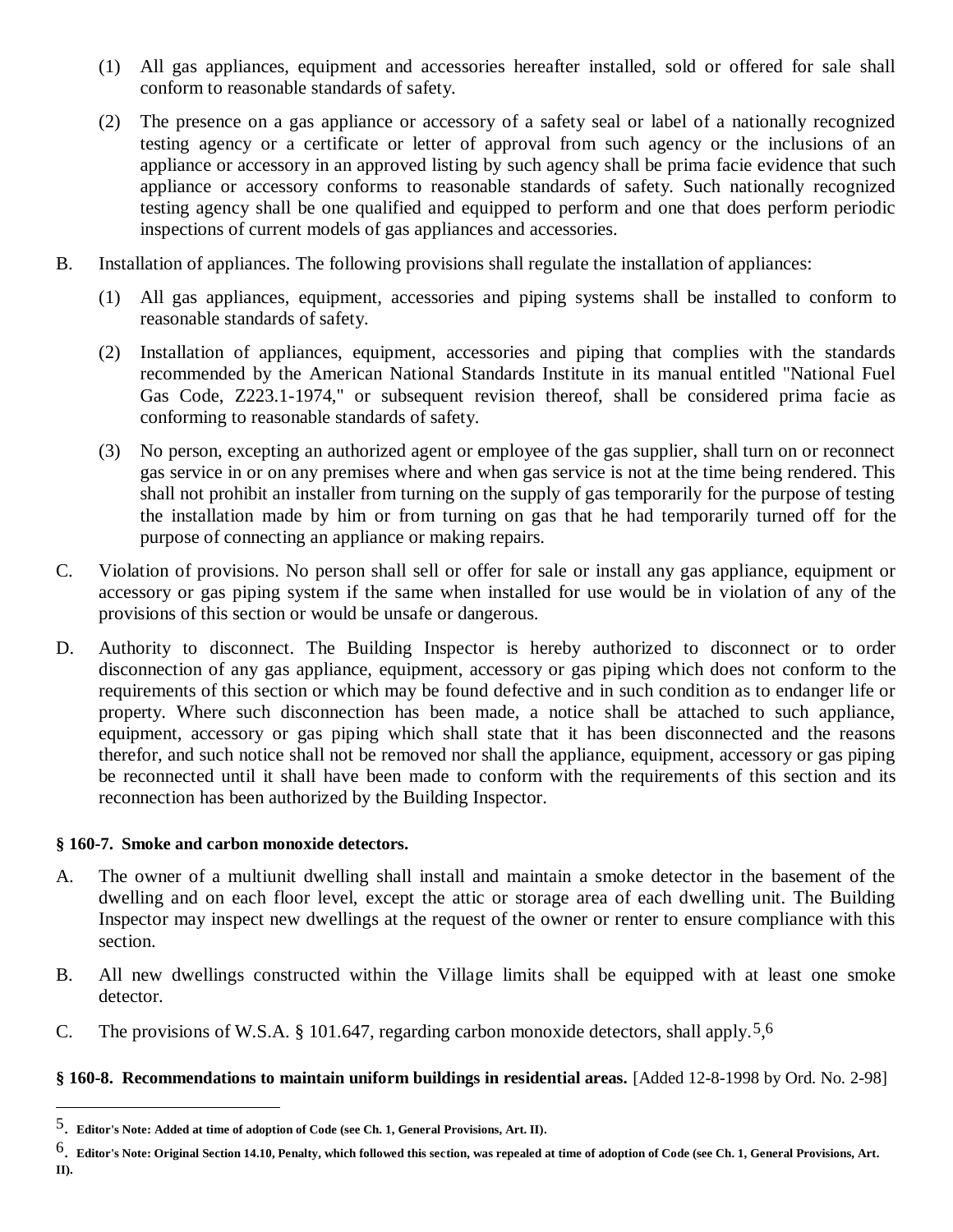- A. The following recommendations are set forth for all new homes built in the Village:
	- (1) A full basement or a minimum four-foot crawl space.
	- (2) No smaller than 1,400 square feet for a single story; or 1,700 square feet for a two-story home (square footage not to include basement).
	- (3) A minimum 1.5 stall garage.
	- (4) A roof with a 4/12 pitch. [Added 4-3-2000]
- B. Conditional use permits may be applied for and each situation will be reviewed on its own merit.

#### ARTICLE II **Uniform Dwelling Code [Adopted 1-9-2012 by Ord. No. 1-2012]**

### **§ 160-9. Authority.**

These regulations are adopted under the authority granted by § 101.65, Wis. Stats.

# **§ 160-10. Purpose.**

The purpose of this article is to promote the general health, safety and welfare and to maintain required local uniformity with the administrative and technical requirements of the Wisconsin Uniform Dwelling Code.

# **§ 160-11. Scope.**

 $\overline{a}$ 

The scope of this article includes dwellings built since June 1, 1980. Notwithstanding § SPS 320.05, Wis. Adm. Code, or any other exemptions of the Uniform Dwelling Code, the scope of this article also includes the construction and inspection of alterations and Wisconsin Uniform Dwelling Code additions to one- and twofamily dwellings built before June 1, 1980. Because such projects are not under state jurisdiction, petitions for variance and final appeals under §§ SPS 320.19 and 320.21, Wis. Adm. Code, respectively, shall be decided by the Municipal Board of Appeals. Petitions for variance shall be decided per § SPS 320.19, Wis. Adm. Code (Intro), so that equivalency is maintained to the intent of the rule being petitioned. Notwithstanding § SPS 320.05, Wis. Adm. Code, or any other exemptions of the Uniform Dwelling Code, the scope of this article also includes the construction and inspection of detached garages serving one- and two-family dwellings. The building structure and any heating, electrical or plumbing systems shall comply with the requirements of the Uniform Dwelling Code, other than for smoke alarms, carbon monoxide alarms and frost protection of footings, which shall be determined by the Code Official. Petitions for variance and appeals shall be handled by this municipality.

# **§ 160-12. Wisconsin Uniform Dwelling Code adopted.**

The Wisconsin Uniform Dwelling Code, Chs. SPS 320 through 325, Wis. Adm. Code, and its successors, and all amendments thereto, is adopted and incorporated by reference and shall apply to all buildings within the scope of this article.

# **§ 160-13. Wisconsin Commercial Building Code adopted.** 7

The Wisconsin Administrative Code Chapters SPS 361 to 366 and all subsequent amendments, additions and recodifications thereto are hereby adopted and shall apply to the design, construction, maintenance and inspection of public buildings, including multifamily dwellings, and places of employment, as well as additions or alterations to all existing public buildings, including multifamily dwellings, and places of employment.